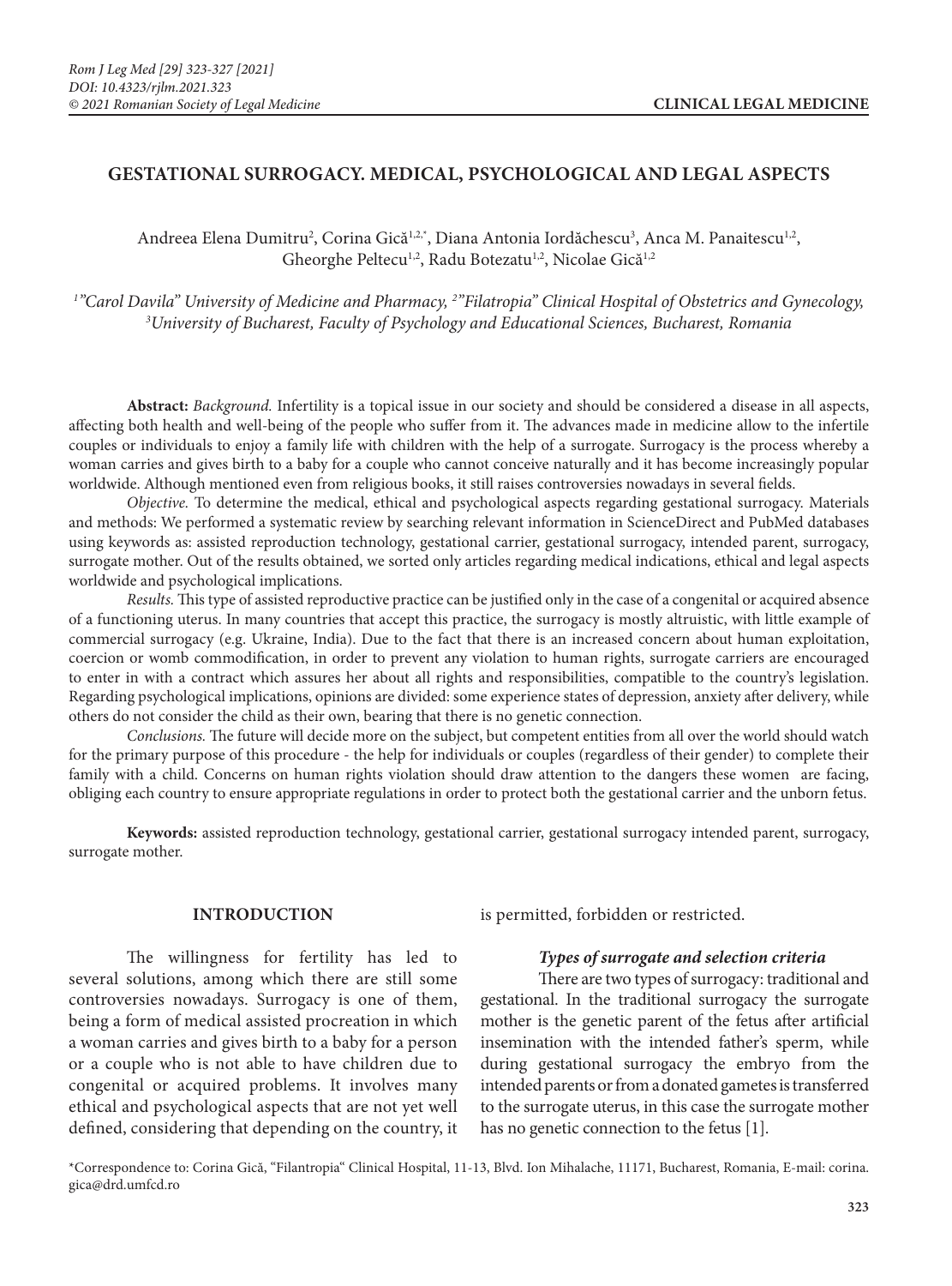Considering the material benefits of "carriers" in surrogacy there are mentioned two categories: commercial and altruistic. If the surrogate receives money or any kind of material support (except the one for the pregnancy good standing) for the surrogacy agreement contract, it is classified as a commercial one, but if the surrogate receives no remuneration, but the payment of the medical care and pregnancy expenses it is referred to as an altruistic surrogacy [2, 3].

Worldwide, the criteria for selecting a surrogate depends on the acceptance of this procedure in each country. The choice of a surrogate mother is of highest importance in order to achieve the success of the treatment. For example, in India, the surrogate should be 23–35 years old, married woman having one child of her own and of minimum 3 years old, with not <2 years interval between two deliveries, willing to participate, knowing advantages and disadvantages, risks and potential prejudice to self and also mandatory to have her spouse consent [4]. Similar criteria is applicable also for Mexico.

After matching the general criteria and personal consent, the gestational carrier is submitted to a whole screening process, involving both a medical (routine blood tests, serologies for hepatitis, HIV, electrocardiogram, Pap smear, mammogram and echography are recommended) and a psychological assessment. Also, the legal record and financial status of the future mother is being investigated.

# **MEDICAL ASPECTS**

#### *Indications*

The surrogate gestation is a subject of interest regarding both medical, psychological and ethical aspects, but its purpose, as it can be understood from the Latin terminology "subrogare" it means "appointed to act in the place of ", expressing the physical condition in which a woman gestates an embryo in her womb for another beneficiary (the intended parents), due to medical conditions affecting the process of conceiving of these last mentioned.

The absolute indication for surrogacy is the congenital malformation of the uterus [5]. A diagram in an article published by Cabra in Human Reproductive Open, mentions a 3% rate of uterine agenesis. It can occur due to Mayer-Rokitansky-Küster-Hauser syndrome, a rare cause of uterine agenesis [6, 7]. Regarding acquired comorbidities, women with reproductive age and functioning ovaries can lead to hysterectomy in connection to intra and postpartum obstetrical complications, like heavy bleeding or uterine rupture that oblige the obstetricians to perform emergency hysterectomy, or in relation to gynecology, hysterectomies for gynecological indications such as uterine and cervical cancers (32%) [6]. Apart from this, repeated implantation failures (21%), structural abnormalities such as uterine malformations or multiple fibroids, women's severe medical conditions (heart or renal diseases) which are contraindication of pregnancy (14%) also constitute indications for surrogacy. Another indication for surrogacy are repeated miscarriage (11%) or severe endometriosis with multiple implantation failures due to the abnormal endometrial receptivity [8]. Lastly, surrogacy can be a solution for biological impossibility to conceive or bear a child which applied to same-sex couples or single men also may necessitate surrogacy (14%) [6]. Still, nowadays many issues relating to surrogacy remain unresolved, with significant disagreements and controversy within the scientific community and public opinion.

### *Maternal risks*

Even in healthy, young, fertile women medical problems associated with pregnancy may arise. The pregnancy complications incidence in gestational carriers is the same as in any other normal pregnancy, such as multiple pregnancies, spontaneous abortion, ectopic pregnancies, intrapartum and postpartum obstetrical complications.

The major obstetrical complication associated with surrogacy is the multiple pregnancy. Although, the American Society for Reproductive Medicine (ASRM) and the European Society of Human Reproduction and Embryology committees recommend single embryo transfer, only 15%–20% of clinics follow the single embryo transfer policy [9]. During pregnancy and delivery medical complications with no specificity to surrogacy such as hypertensive disorders, gestational diabetes, but also rare complications such as amniotic fluid embolism or postpartum hemorrhage, may appear [10, 11].

Beside the physical risk, there is the emotional involvement, depression, anxiety, feelings of insecurity or even suicidal tendencies [10]. As cited in the literature, the moment of birth and baby discard can cause serious trauma to many surrogate mothers, although some of them declare lessen of these the weeks following delivery [12].

### *Fetal and neonatal outcome*

When discussing about fetal outcome, the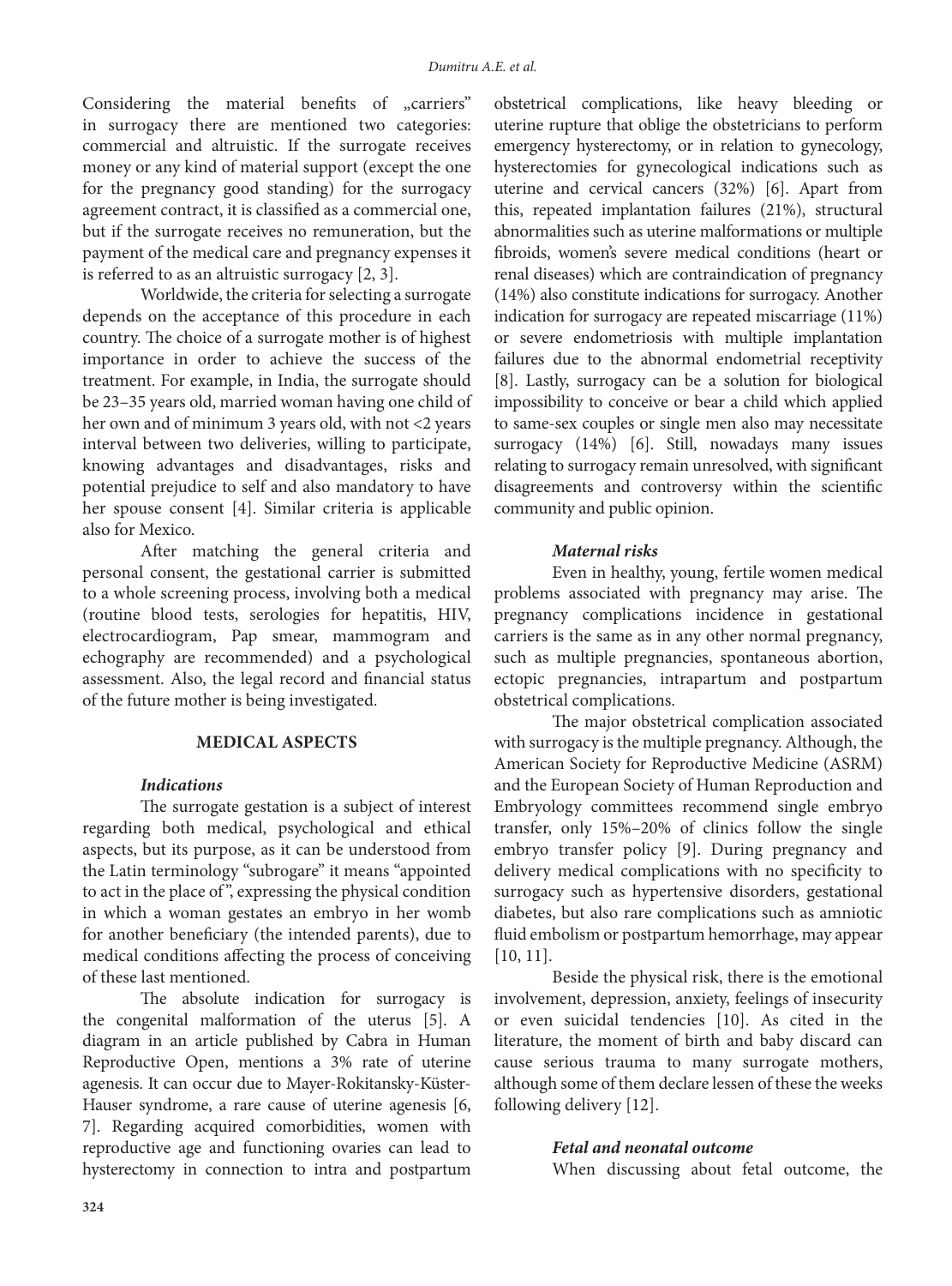most important aspect that must be evaluated is the conceiving technique used in surrogacy. The literature indicates that children born after IVF technique are more susceptible to adverse secondary problems than those born from a spontaneous pregnancy [13].

Studying the influence of gestational surrogate on gestational age, it was observed that the preterm birth rate (PTB) in surrogate singletons varied between 0 and 11.5% as compared with 14% for IVF singletons and the mean gestational age was 37.2 weeks compared with 37.7 weeks for IVF singletons [14]. When referring to birthweight, studies from USA, Canada and Brazil showed a weight between 3309 g and 3536 g for surrogate singletons, compared with 3100–3240 g for IVF singletons [15]. Also, an increase in birth defects in surrogate neonates was observed through these studies.

An important discussion is to be made when a surrogate fetus/neonate is detected with a disability or malformation. With respect to the surrogacy arrangement there are three possibilities:

a. the intended parents accept the disabled child and assume his/her care;

b. that intended parents do not accept him/her, and the responsibility is transferred to the surrogate mother, attempting to resolve it by abortion. There is when the difficulty arises and when it's needed a clear and detailed assisted reproductive technology contract to certify one's rights on the fetus according to the country's rules and regulations on the subject. Frequently, it is the contracting parents who decide, so they can impose an abortion on the pregnant surrogate. In any case, the decision to abort, although it may be contractually supported, does not exempt one from the moral responsibility that abortion entails;

c. the surrogate is obliged to take care of the disabled child, with the intended parents being relieved of any responsibility [16,17].

A famous case mentioned in the literature is about an Australian couple who contracted a Thai woman as surrogate; she was having a twin pregnancy with one twin developing Down syndrome. After birth, the couple took only the baby Gammy, the healthy one and left the child with Down syndrome with the surrogate mother [16].

### *Ethical and legal considerations*

In Europe, surrogacy is not officially allowed in Austria, Bulgaria, Denmark, Finland, France, Germany, Italy, Malta, Norway, Portugal, Spain, Sweden and Romania. Altruistic, but not commercial, surrogacy is allowed in Belgium, Greece, the Netherlands and the UK. Some European countries, such as Poland and the Czech Republic, currently have no laws regulating surrogacy [18]. Commercial surrogacy is legal in Georgia, Israel, Ukraine, Russia, India and California, USA, while in many states of the USA as well as in Australia, Canada and New Counselling of all members involved in surrogacy arrangements is of extreme importance. Both the surrogate mother and the intended parents should be aware of the full implications of this procedure and the risks that come along with, even the risk of losing the fetus before birth, the psychological involvement and risk for depression, but also the social implications despite the patient's religion or environment. The multidisciplinary team should provide an appropriate way of explaining, psychological support and comfort both surrogate and intended parents for the best outcome.

A prime ethical debate, in regard to legal aspects, raised in the system of surrogacy concerns the human exploitation and/or coercion when women are offered material benefits in exchange of bearing and delivering a child, even they are obliged by any means to do it. Such cases are especially related to huge differences between social classes, wealth intended parents and very poor surrogates. Womb commodification is another term frequently used with the procedure, due to relationship with economics, arguing whether the woman has her rights respected or somebody is taking advantage of her body for personal interests. To prevent any violation to human rights, surrogate carriers are encouraged to enter in with a contract which assures her about all rights and responsibilities, particularly to the right of making decisions regarding her own body [19,20].

A secondary ethical aspect of this system of surrogacy is the relationship of the carrier mother to the intended parents and also her motherhood status. The availability of new reproductive technologies has led not only to the dissociation between procreation and sexual intercourse, but also to the redefinition of the terms "mother'' and "family" [21]. With the practice of surrogacy, a subdivision of motherhood has also been created, resulting in a genetic mother, a gestational mother and a social mother [22]. In gestational surrogacy, due to the fact that the embryo has no genetic connection to the surrogate, arrangements prior to the procedure can more easily define the motherhood status, if one is desired. This situations differ from country to country, bearing in mind religious aspects, but also cultural ones regarding the importance of a family, the appreciation shown to the child, but still little is well defined [23]. On the shortterm, in UK and USA, just one third surrogates remain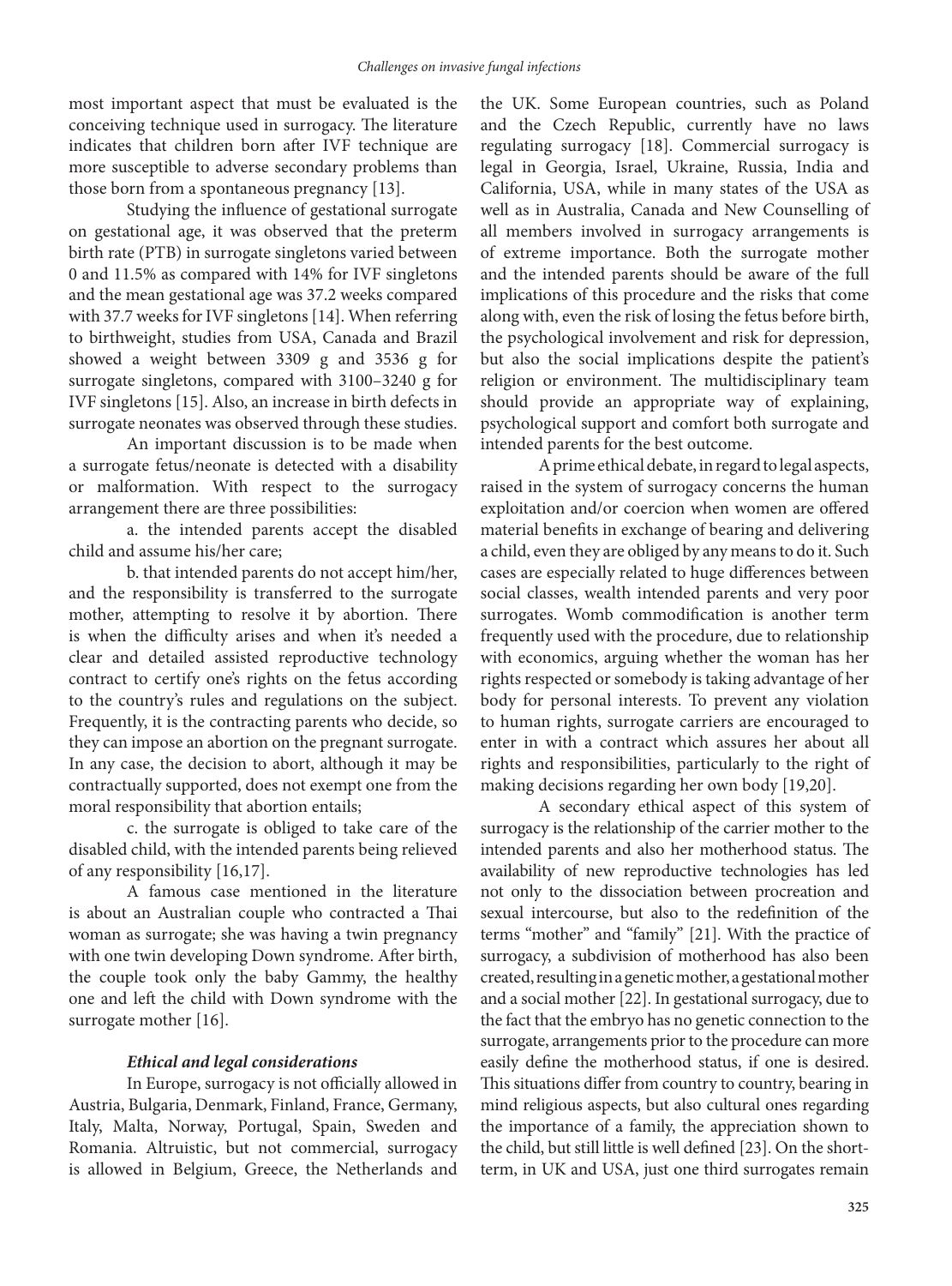in contact to the intended family, surrogates declaring to visit the infant once a month during the first year of life, but on the long term, the relationship becomes only one of friendship, communicating once mostly by phone, surrogates reported being happy with their level of contact with the child and declare that they do not view the child as their own child , although 41% report feeling a 'special bond' towards the child, a finding that does not differ according to surrogacy type [23].

A third aspect with high importance is the legal status and citizenship of the future child, challenged by surrogacy. Traditionally, "Jus soli" (right to soil) and "Jus Sanguinis" (right to blood) have been used for deciding citizenship, which is still a constraint in surrogacy [1]. In the Permanent Bureau Study from 2014 , the Hague Conference Permanent Bureau identified this as a "pressing problem" [24, 25]. For the US Department of State, Bureau of Consular Affairs states that a child can be an US citizen, one or both genetic parents must be a U.S. citizen. Moreover, there are countries in which the child will not be a citizen of the country in which he/ she is born because the surrogate mother is not legally the parent of said child. As this system evolves and cases become more often, ambiguities in laws are decreasing. Also, to prevent any injustice that may emerge, the surrogacy arrangements should contain information about financial support for the surrogate child in case of deceased or divorce of the commissioning couple before delivery of the child, if there is no willingness of any to take care of him. As mentioned in most of the reproductive technology regulation arrangements, surrogate mothers should not have any parental rights over the child, and the birth certificate of the baby should bear the names of intended parents as parents in order to avoid any legal complications.

The religious point of view must not be disregarded. Various religions around the world take different stances with regard to surrogacy practice and ART in general. For example in the Catholic religion there is stated that any method of dissociating the bonding between husband and wife by another person are considered immoral [26]. The Islamic religion has a similar approach, while Jewish religion has accepted only gestational surrogacy, with gametes from intended parents and IVF technique [27, 28].

team manages the case for the best outcome for both surrogate, intended parents and fetus. ASRM guidelines recommend psychosocial education and counseling by a qualified mental health professional to all intended parents, especially because in the case of gestational surrogate the personal relationship between parents and carrier will often last beyond the childbearing and delivery [29, 30]. During the pandemic Covid-19, all couples and surrogate mothers, had serious problems due to travel restrictions as well as access to medical services, which led to additional stress [31-33].

**In conclusion,** the World Health Organization (WHO) has recognized that infertility should be considered a disease in all respects, affecting the health and well-being of the people who suffer from it. Reproductive problems and infertility have always exerted a strong psychological pressure. The advances in the field of medical technologies have provided more solutions to the problem of infertility and surrogacy has opened a new frontier. It has been a blessing for many families with infertility problems, but its social, ethical and legal status has encountered and still does, many barriers. Beside the carrier and intended family, the medical personnel should bear in mind the responsibilities and the ethics of dealing with the production of a new life by surrogate and watch for their human rights being respected beyond everything.

All positives and negatives taken into consideration, we cannot negate the fact that gestational surrogacy gives hope to individuals and couples who could not otherwise build a family outside of adoption.

The future will decide more on the subject, but competent entities from all over the world should watch for the primary purpose of this procedure - the help for individuals or couples (regardless of their gender) to complete their family with a child. Concerns on human exploitation, coercion or womb commodification should draw attention to the dangers these women are facing, obliging each country to ensure appropriate regulations in order to protect both the gestational carrier and the unborn fetus.

### **Conflict of interest**

The authors declare that they have no conflict of interest.

### *Psychological impact*

Surrogacy is the last option treatment solution for several medical indications, with a complex involvement on psychological aspects. When desiring to opt for this reproductive method, a multidisciplinary

#### **References**

1. Patel NH, Jadeja YD, Bhadarka HK, Patel MN, Patel NH, Sodagar NR. Insight into Different Aspects of Surrogacy Practices. J Hum Reprod Sci. 2018;11(3):212-218.